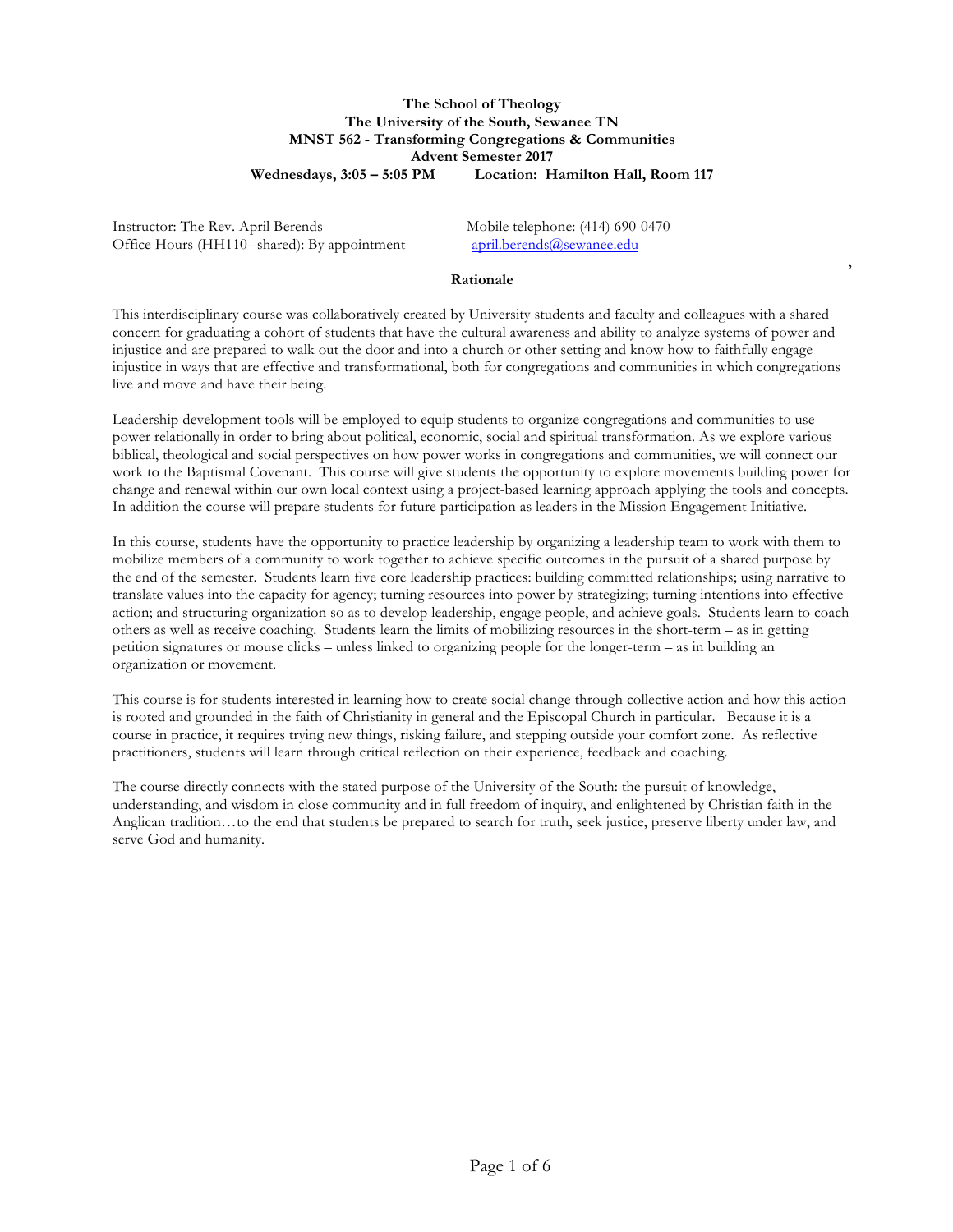### **Objectives**

Upon completion of this course, the student will be:

- 1. Alert to injustice and the economic, religious and political systems of society that perpetuate it, critiquing them from a faith perspective;
- 2. Able to lead transformational change through collective action grounded in the baptismal covenant of the Episcopal Church;
- 3. Equipped with theological and leadership skills to build the capacity of one's self and others to achieve shared purpose in the face of uncertainty and injustice; and
- 4. Proficient applying tools for building relational culture and transformational ministry and their theological foundations.

#### **Strategies**

The educational approach in this course creates opportunities for students to organize others to work together to achieve shared purpose rooted in five specific practices: relationship building, story telling, strategizing, acting, and structuring leadership. Students commit to values-based organizing projects that require mobilizing others to determine, strategize, and achieve an outcome by the end of the semester. Each class session includes discussion of foundational theological perspectives and narratives in order to facilitate the integration of faith and action. Students' learning is supported with discussion, readings, reflection papers, and skill building workshops.

- 1. Attending and participating fully in each class session.
- 2. Written reflections on learning growth, challenges and insights.
- 3. Completing all reading assignments and participate in class and Blackboard discussion about those readings.
- 4. Students base class work on their experience working as a team in leading an "organizing campaign" of their choosing, designed on theological foundations and engaging spiritual practices. This project will require mobilizing others to join in collaborating to achieve a clear outcome that advances your shared purpose by the end of the semester. Engaging in this practical application of the course content should average some 6 hours/week.

### **Evaluation**

#### **Relational Meetings (25%)**

This course maintains that relational power's most radical act is intentionally building relationships that engage people in public life. During the first three weeks of class each student will schedule and meet with eight people in the community to conduct a relational meeting. Two of these relational meetings will be shadowed by a fellow student, with the permission of the person with whom the student is building relationship (and they preferably may be meetings with a fellow student). A written record and evaluation of each meeting of these (8) relational meetings will be submitted confidentially to Blackboard and discussed in class. The target date for the first four (4) records of relational meetings and one (1) peer evaluation form from shadowing is  $\frac{9}{20/17}$ ; the target date for the second four (4) records of relational meetings and one (1) peer evaluation form from shadowing is  $\frac{10}{03/17}$ . The final due date for all eight (8) records of relational meetings and two (2) peer evaluations is noon on 10/03/17.

### **Justice Ministry Project (25%)**

Develop a class project addressing a shared need, concern, issue, or injustice in a church, community group, mission agency, regional judicatory or denomination, city government agency, state or federal agency, academic institution, etc. At the end of the term, students make a team presentation analyzing their organizing project. Students are evaluated not on whether their project is a "success," but on a demonstrated ability to analyze what happened, how and why. How did your team use the discussion, reading, tools, models, and ideas in this course to further the coming of the shalom community in this place? What would you change to address an issue or concern in the future?

### **Reflection Papers (35%)**

Beginning in the fourth week of class, students submit reflection papers of two single spaced pages in which they analyze their experience of their organizing project. Each week we pose questions to stimulate reflection. Papers are due on Thursday mornings at 8:00 a.m. prior to the class session. Of seven total reflection papers, you may skip two. But two of the remaining five are required, the second and the final: due  $10/04/17$  and  $12/13/14$ . At the end of the term, on 12/13/14, students submit a final reflection paper analyzing the organizing project from their personal experience and perspective on how would you describe your understanding of power and how that affected the way you went about practicing prayerful and prophetic leadership in this community.

#### **Class Participation (15%)**

The ability to work collaboratively and to build relationships is critical to success this this course. Students are required to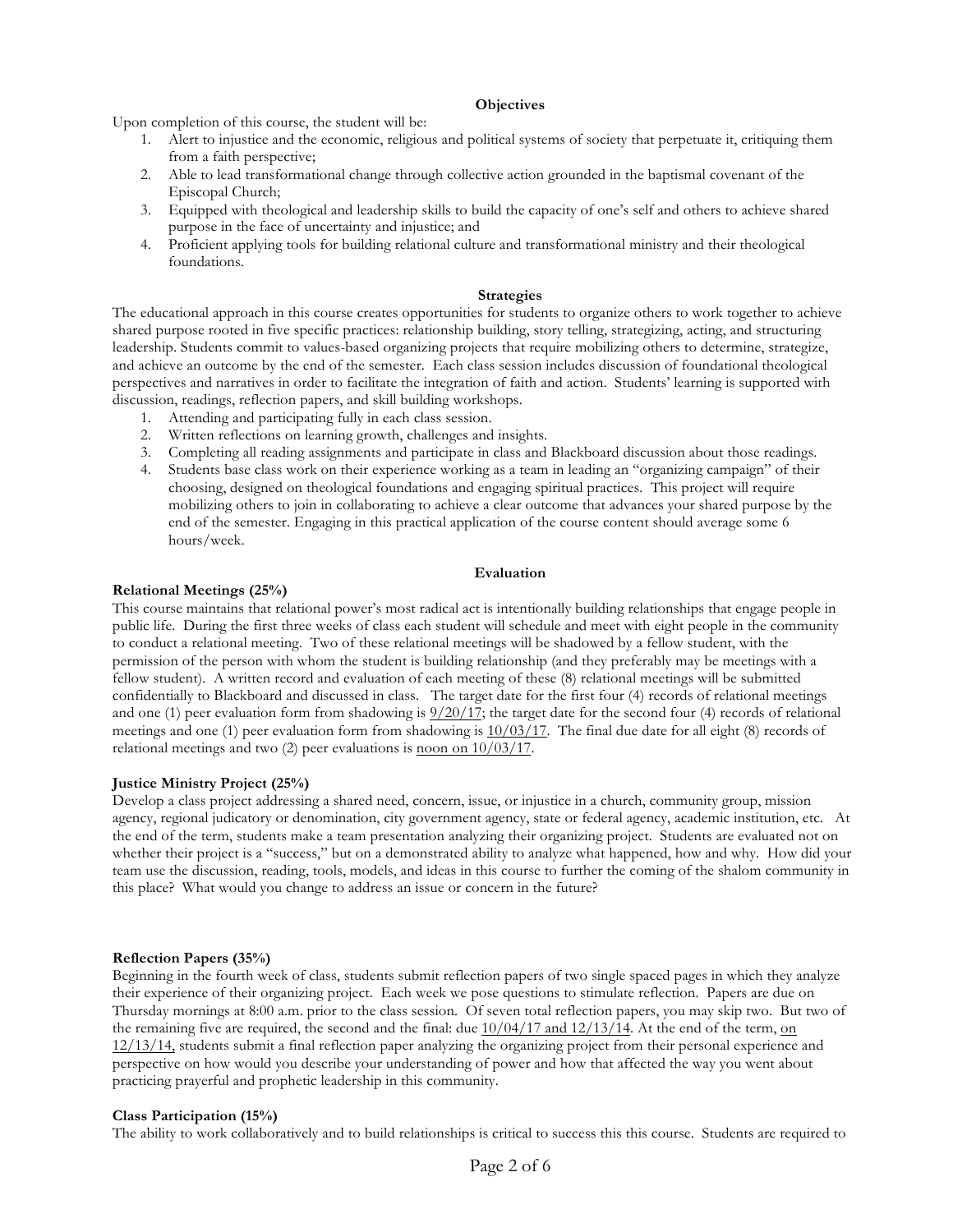attend all class sessions, participate in class discussions, complete assigned presentations, respond thoughtfully to presentations by other students and engage with questions about assigned readings and ongoing community engagement work.

### **Course Annotated Bibliography**

# **Required Texts**

- **1.** Chambers, Edward T. *The Power of Relational Action.* Skokie, IL: ACTA Publications, 2009. This small but powerful booklet is one of the best tools for learning about and finding inspiration for why people of faith would want to engage in *the* foundational practice of community organizing – the one-to-ones or relational meetings. The work aptly describes what this course maintains, which is that critical to all transformations are the personal relationships we have, the close connections with others that sustain our lives and give meaning to our larger contexts. The distinction between public and private relationships is an important one, and Chambers makes the case here for the essential, soulful work of building public relationships and how the power of those relationships can translate into personal and social transformation.
- **2.** Ganz, Marshall. "Organizing People, Power, and Change." Class Lecture Notes, John F. Kennedy School of Government, Harvard University, Spring 2014. The Leadership Development Training the Episcopal Church is using with congregations has been modeled after much of what is taught in the Ganz course, integrated with spiritual practices, and adapted for congregational and other contexts. Each student in the "Transforming Congregations & Communities" course will teach at least one of these lectures/lessons to their peers.
- **3.** Gecan, Michael. *Effective Organizing for Congregational Renewal.* Skokie, IL: ACTA Publications, 2008. Using illustrations from the Roman Catholic, Muslim, Lutheran, Jewish, and Episcopal traditions, this booklet gives a great summary of the ways each of the community organizing tools can renew congregational life. He makes the case that at all times we have two choices in congregational leadership: to continue doing what we always have done or to reorganize and re-energize the way we do things. Whether or not these four universal tools of all effective organizing are employed for justice ministry, the methods of individual (one-to-one relational meetings), power (relational) analysis, teaching and training, and action and evaluation are described in ways that those who may have an aversion to community organizing in theory can be encouraged to practice them in other ways as faithful leaders.
- **4.** Krehbiel, Jefferey K. *Reflecting with Scripture on Community Organizing*. Chicago: ACTA Publications, 2010. This is an excellent short resource for giving congregations an introduction to community organizing principles through the lens of bible study. The author leads us through the process of conversion from crowd to community, anger to action, pride to perseverance, and the responsibility to keep hope alive, respectively. Key concepts include: 1) a fundamental assumption of organizing is that every community has within it leaders capable of acting on their own behalf in relationship with others; 2) if you cannot remember what you really value, if you do not grieve over the way things are that do not respect those values, you cannot sustain the struggle to organize for change; 3) persistence and public exposure are two of the most potent accountability tools; and 4) what is currently needed is a way of reflection on the relationship between the actions of community organizations in working for justice and the values of faith communities using scripture.
- 5. Salvatierra, Alexia and Peter Heitzel. Faith-Rooted Organizing: Mobilizing the Church in Service to the World. Downers Grove, Illinois: InterVarsity Press, 2013. This book makes a clear distinction between adapting a secular model ("faith-based organizing") and an approach that is rooted in faith principles and practices. Faith-rooted organizing takes the beliefs, values, and disciplines of the people of God as the first order which then shapes and guides not only what and how we organize for justice but why. Questions posed to stimulate reflection will be drawn from the chapters in this book and from theology reflected in *The Book of Common Prayer*.

# **Texts for Further Reading on Reserve**

**1.** Brueggemann, Walter. *Truth Speaks to Power: The Countercultural Nature of Scripture*. Louisville: Westminster John Knox Press, 2013. The is a current resource by a scholar highly respected in the Episcopal Church that addresses how "biblical faith is concerned with questions of social justice and the consequent mandate to social action." In particular he speaks to the contention in this course around the essential public nature of using biblical narratives that place the power of YWHW in the public drama alongside the transformative potential of social pain when it is enacted in the public domain.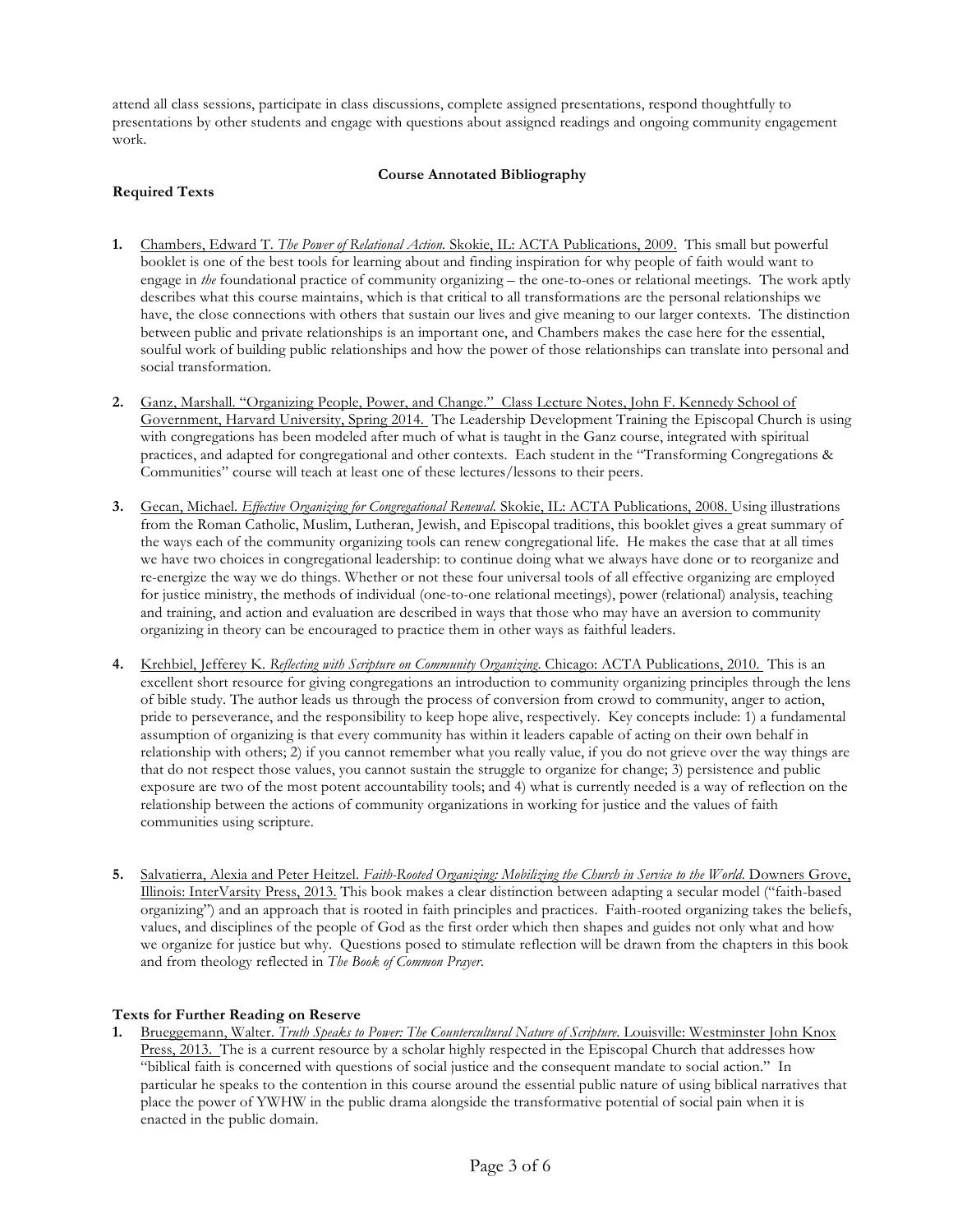- **2.** Jacobsen, Dennis A. *Doing Justice: Congregations and Community Organizing*. Minneapolis: Fortress Press, 2001. Written by a Lutheran priest active in the Gamaliel faith-based community organization, this is a concise"how-to" manual for this work. The chapters on Power, Self-Interest, and Agitation are especially helpful for dispelling common misunderstandings of these principles and for integrating it with faith perspectives.
- **3.** Kahane, Adam. *Power and Love: A Theory and Practice of Social Change*. A BK Currents Book. 1st ed. San Francisco: Berrett-Koehler Publishers, 2010. This book is a synthesis and broad application worldwide of the concepts which Paul Tillich and Martin Luther King, Jr. have shared about love and power. The author helps to reframe notions that are often misunderstood by church leaders and therefore hinder our ability to practically address our toughest group, community and social challenges. Kahane is a behavioral scientist with wide experience in addressing the world's most difficult issues for almost 25 years. He maintains that to co-create new social realities we have to work with two distinct fundamental forces that are in tension: power and love. He describes the generative and degenerative sides of both power and love and uses the analogy of walking on two legs, always being in dynamic balance, for learning to employ both power (the drive to achieve purpose) and love (the drive toward unity) in addressing our social challenges. I understand the church's handicaps around doing justice as based on our being crippled by a failure to theoretically and practically reconcile notions of love and power. We have explicitly focused on one (love) and distained the other (power, though often *covertly* engaging it). Community-organizing practices have tended to be *overtly* associated with the degenerative aspect of power (*power-over*), and so there is a developed aversion for people of faith to participate. However, when properly articulated, understood, and practiced, the generative *power-to* create social change, to do justice, can be an ongoing journey of moving forward together in ways that require a high degree of accountability and commitment in order to maintain that delicate balance of power and love. Kahane's stories describing real successes and failures help to reframe notions of power and love that are often misunderstood by church leaders and therefore hinder our ability to practically address our toughest group, community and social challenges.
- **4.** Linthicum, Robert C. *Building a People of Power: Equipping Churches to Transform their Communities*. Waynesboro, GA; Federal Way, WA: Authentic Media; Published in partnership with World Vision Press, 2006. The "Transforming Congregations & Communities" course for the fall of 2013 was based on the course Linthicum has taught in other seminaries and for which he wrote this book as a text for those graduate level seminary courses. It is comprehensive in its social analysis and description of practical application of the values and processes for enabling people to come together to address injustices.
- **5.** Sparks, Paul and Tim Soerens and Dwight J. Friesen. *The New Parish: How Neighborhhood Churches are Transforming Mission, Discipleship and Community.* Downers Grove, IL: InterVarsity Press, 2014. A new resource worth exploring which has been recommended by a student and endorsed by several other authors of required texts for this course.
- **6.** Taibbi, Matt. *The Divide: American injustice in the Age of the Wealth Gap.* New York: Spiegel & Grau Trade Paperbacks, 2015. Taibbi, a reporter for *Rolling Stone*, investigates the disparities within the American justice system when it comes to prosecuting and sentencing the rich and the poor. Taibbi explains the massive fraud and other crimes committed within the American financial sector, and how the perpetrators of such crimes dodged prosecution. Meanwhile "Poverty goes up; crime goes down; prison population doubles." He explores the lives of ordinary people in America's poor neighborhoods, and juxtaposes the effects of "law and order" policing in the lives of poor people against the failure to hold Wall Street accountable.

# **Course Work Schedule**

| Class  | Date    | Lecture and/or Reading       | Reading, Reflection &         | <b>Practical Application Topics</b>           |
|--------|---------|------------------------------|-------------------------------|-----------------------------------------------|
| sessio |         | <b>Discussion</b>            | <b>Responsibility to</b>      |                                               |
| n      |         |                              | Prepare                       |                                               |
|        | Thurs   |                              |                               |                                               |
|        | $\cdot$ |                              |                               | <b>ACTION</b>                                 |
|        | 2014    |                              |                               |                                               |
|        | 8/30    | Introduction to Relational   |                               | Skill building: Relational Meetings, Building |
|        |         | Culture                      |                               | Relational Culture                            |
|        |         |                              |                               |                                               |
| 2.     | 9/06    | Integrating with Learning to | Chambers, <i>The Power of</i> |                                               |
|        |         | Organize                     | Relational Action             | Skill building: Organizing Project & review   |
|        |         |                              | Ganz, "Why stories            | Relational Meetings                           |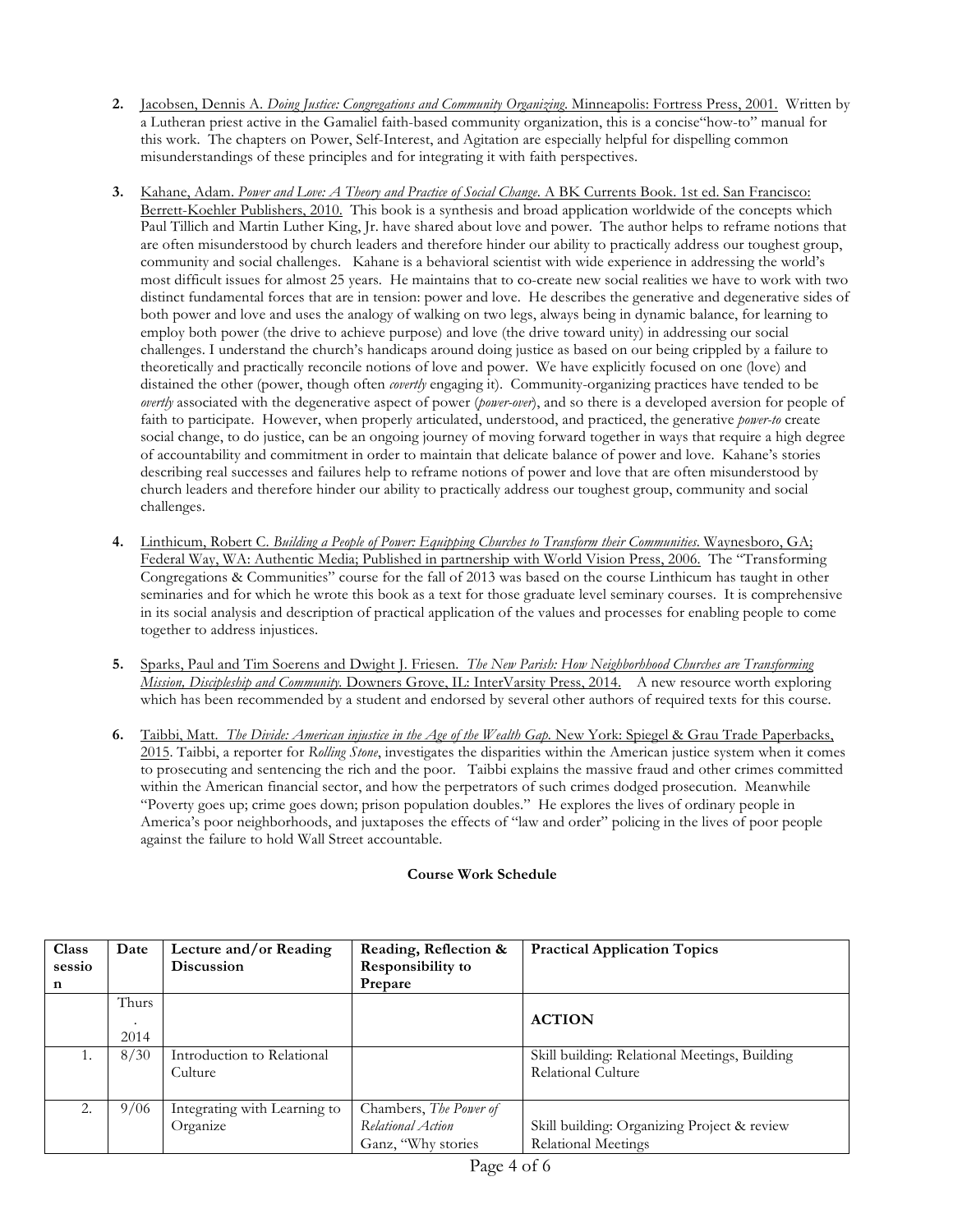|    |       |                                                                                                                            | matter"<br>Brueggemann, video (see<br>Blackboard)                                                                                                                                                                                                   |                                                                                                                                                                     |
|----|-------|----------------------------------------------------------------------------------------------------------------------------|-----------------------------------------------------------------------------------------------------------------------------------------------------------------------------------------------------------------------------------------------------|---------------------------------------------------------------------------------------------------------------------------------------------------------------------|
| 3. | 9/13  | I believe in God: Biblical<br>Exegesis from the Margins<br>to the Middle                                                   | Brueggemann, Truth<br>Speaks to Power, Intro,<br>chapters $1 \circ 5$<br>Krehbiel, Reflecting with<br>Scripture on Community<br>Organizing.                                                                                                         | Ganz, People, Power & Change:<br>Skill building: Mobilizing Shared Values - Public<br>Narrative Story of Self                                                       |
| 4. | 9/20  | I believe in God: The<br><b>Biblical Prophetic Tradition</b>                                                               | Reflection paper #1<br>Salvatierra, Faith-Rooted<br>Organizing, Intro & chs.<br>$10^{\circ}2$<br>Cone, excerpt from The<br>Cross and the Lynching Tree<br>Prepare list of potential<br>meetings with<br>congregational and<br>community leaders for | Ganz, What is Public Narrative:<br>Skill building: House meetings, community<br>problems assemblies & cutting an issue                                              |
| 5. | 10/4  |                                                                                                                            | review in class<br>Reflection paper #2<br><b>Relational meetings</b><br>$(8)$ & 1-1 Evaluations<br>(2)<br>Taibbi, The Divide,                                                                                                                       | Skill building: Power analysis                                                                                                                                      |
|    |       |                                                                                                                            | Chapter 3 (book on<br>reserve)<br>Jacobsen, Doing Justice<br>(Power) on reserve<br>Strategy worksheet<br>due-collaborate with<br>group and turn in one<br>copy.                                                                                     |                                                                                                                                                                     |
| 6. | 10/11 | Continue in the apostles<br>teaching, fellowship &<br>the prayers: Leadership &<br>spiritual practices for God's<br>people | Salvatierra, Faith-Rooted<br>Organizing, Chs. 5,8 & 9                                                                                                                                                                                               | Ganz, Relationships:<br>Skill building: Recruiting & Building Leadership<br>Teams: Developing Shared Purpose                                                        |
| 7. | 10/18 |                                                                                                                            | Reflection paper #3<br>Additional reading on<br>Blackboard prior to class.                                                                                                                                                                          | Ganz, Structuring Leadership:<br>Skill building: Strategy in Organizing: Creating a Plan<br>that Meets Goals & Develops Leaders, House meeting<br>practice session. |
| 8. | 10/25 | Continue in the apostles<br>teaching: The Prophetic                                                                        | Gecan, Effective Organizing<br>for Congregational Renewal                                                                                                                                                                                           | Ganz, Strategizing:                                                                                                                                                 |